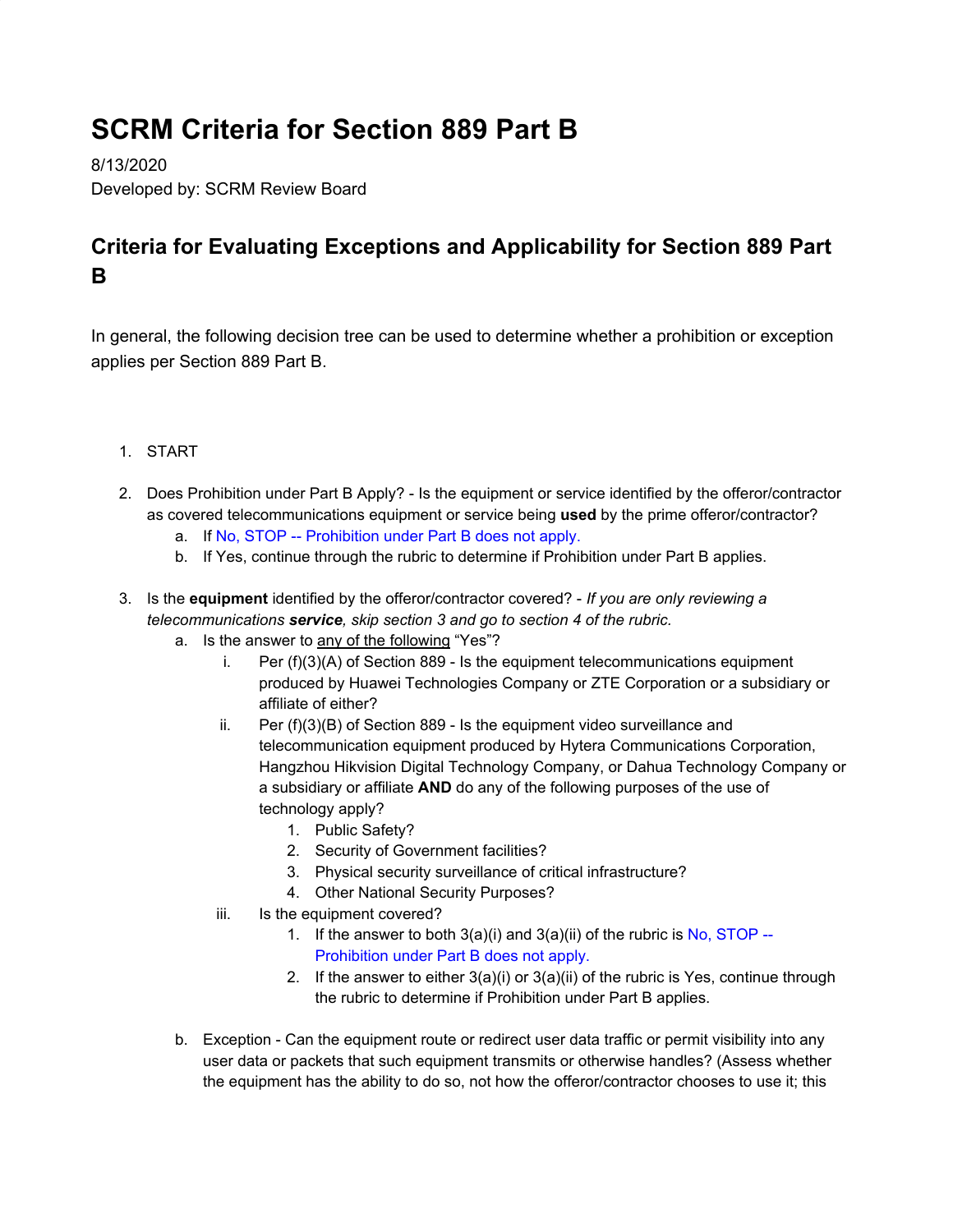exception only applies to equipment that "cannot" route or redirect user data traffic or permit visibility into any user data, not equipment that "does not" based on its current configuration.)

- i. If No, exception at Section  $889(a)(2)(B)$  applies and Prohibition under Part B does not apply.
- ii. If Yes, continue through the rubric to determine if Prohibition under Part B applies.
- c. Repeat Section 3 for each piece of equipment identified by the offeror/contractor.
- 4. Is the **service** identified by the offeror/contractor covered? *If you are only reviewing telecommunications equipment, use section 3 of the rubric and skip section 4.*
	- a. Is the answer to any of the following "Yes"?
		- i. Per (f)(3)(C) of Section 889 Is the service telecommunications or video surveillance services provided by Huawei Technologies Company, ZTE Corporation, Hytera Communications Corporation, Hangzhou Hikvision Digital Technology Company, or Dahua Technology Company or a subsidiary or affiliate?
		- ii. Per (f)(3)(C) of Section 889 Is the service using telecommunications or video surveillance equipment produced by Huawei Technologies Company, ZTE Corporation, Hytera Communications Corporation, Hangzhou Hikvision Digital Technology Company, or Dahua Technology Company or a subsidiary or affiliate?
		- iii. Is the service covered?
			- 1. If the answer to both  $4(a)(i)$  and  $4(a)(ii)$  of the rubric is No, STOP --Prohibition under Part B does not apply.
			- 2. If the answer to either  $4(a)(i)$  or  $4(a)(ii)$  of the rubric is Yes, continue through the rubric to determine if Prohibition under Part B applies.
	- b. Exception Note that the exception at Section 889(a)(2)(A) only applies to services provided to the Government; this exception does not apply to an offeror's or contractor's use of a service that connects to the facilities of a third-party, such as backhaul, roaming, or interconnection arrangements. Therefore, there is no exception to consider when evaluating an offer's or contractor's use of covered telecommunications services.
	- c. Repeat section 4 for each service identified by the offeror/contractor.
- 5. Is the telecommunications equipment or service identified by the offeror/contractor prohibited? (please review additional information provided by the offeror/contractor about the equipment/service(s))
	- a. System
		- i. Is the covered equipment or service part of a system?
			- 1. If No, STOP -- Prohibition under Part B does not apply.
			- 2. If Yes, continue through the rubric to determine if Prohibition under Part B applies.
		- ii. What is the system (define the system) that it is a part of?
	- b. Substantial/Essential, Critical Is the answer to either of the following "Yes"?
		- i. Is the covered equipment or service a substantial or essential component of the defined system?
		- ii. Is the covered equipment or service Critical Technology of the defined system?
			- 1. If the answer to both 5(b)(i) and 5(b)(ii) of the rubric is No, STOP -- Prohibition under Part B does not apply.